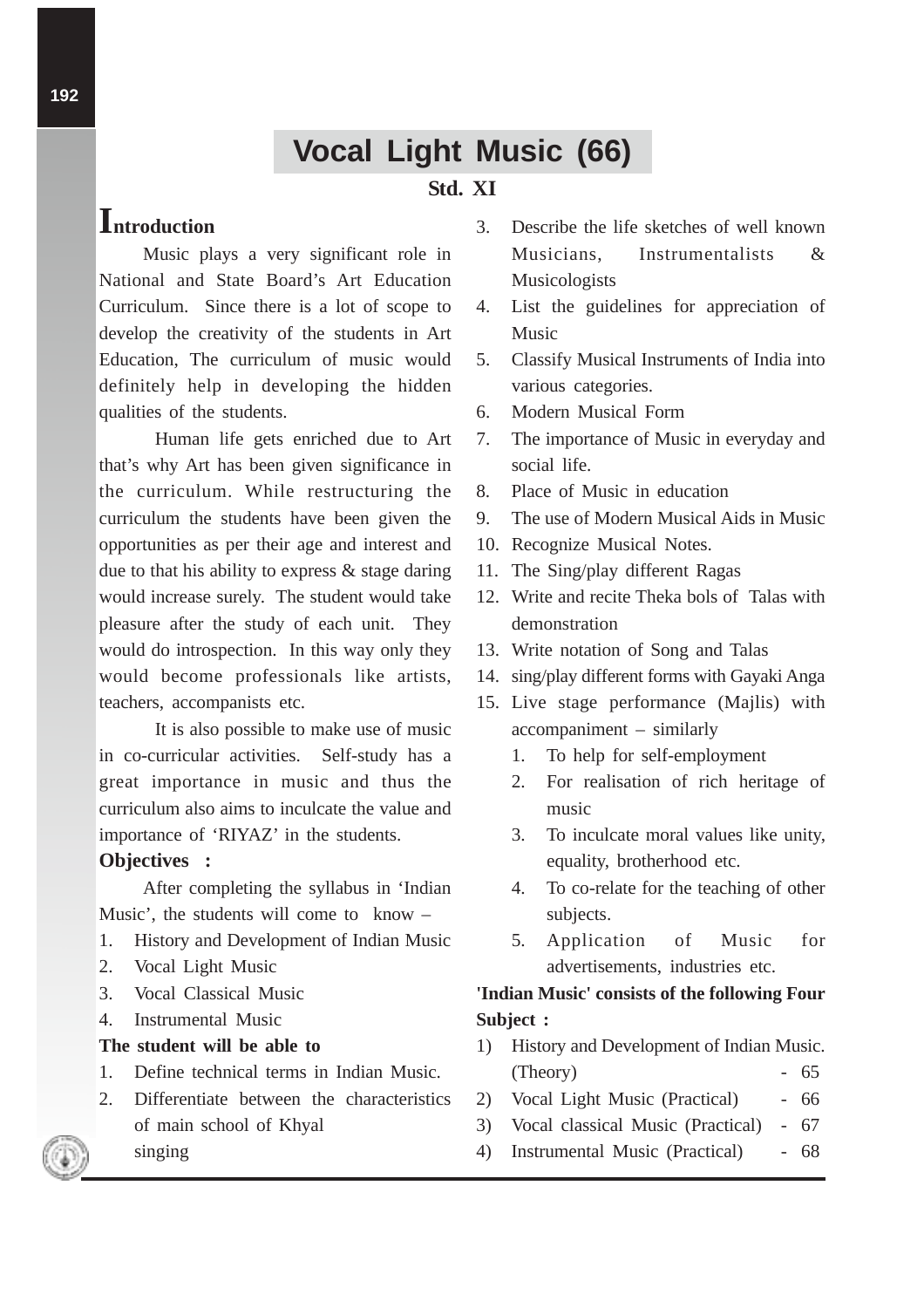#### **Choice of Subject :**

- i) Each of the four subjects mentioned above under. 'Indian Music' is considered for 100 marks.
- ii) 'History and Development of Indian Music' (Theory) shall be compulsory for all students offering 'Indian Music' i.e. - Practical Subjects
- iii) The theory paper called 'History and Development of Indian Music' can be chosen independently.
- iv) But while choosing the Practical Papers i.e. Vocal Light Music OR Vocal Classical Music OR instrumental Music, it is compulsory to take the subject called 'History and develop of Indian Music'.
- v) Student can choose any one practical subject from Three Practical Subjects. (Vocal Light Music-66, Vocal Classical Music-67 and Instrumental Music-68).

### **Implementation of the Music Practical Subjects**

- 1. For Teaching a Music Practical Subjects (Sub.No.66, 67, 68). The maximum number of students in one batch should be Twenty only.
- 2. For Vocal Light & Vocal Classical Music (66, 67) there should be separate batches for boys and girls, based on the Natural Vocal Limitations.
- 3. There should be six periods in a week (one period – every day) for all music practical subjects per batch.

#### **Curriculum**

| S.No. |         | Unit |  | Sub.Unit          |  |  |
|-------|---------|------|--|-------------------|--|--|
|       | 1 Swara |      |  | 1.1 Shuddha Swara |  |  |
|       |         |      |  | 1.2 Vikrit Shwara |  |  |

| $\overline{2}$<br>3 | Alankar<br>Theory of |     | 2.1. Shuddha Swaras               |
|---------------------|----------------------|-----|-----------------------------------|
|                     | Ragas                | 3.1 | Yaman.                            |
|                     |                      | 3.2 | Durga                             |
|                     |                      | 3.3 | Bhoopali                          |
|                     |                      | 3.4 | <b>Bihag</b>                      |
|                     |                      | 3.5 | Bhimpalas.                        |
| 4                   | Theory of            | 4.1 | <b>Trital</b>                     |
|                     | Talas with           | 4.2 | Ektal.                            |
|                     | demonstration 4.3    |     | Kerva.                            |
|                     |                      | 4.4 | Dadra.                            |
|                     |                      | 4.5 | Dhumali.                          |
| 5                   | Presentation         | 5.1 | Natya Geet                        |
|                     |                      |     | (Any Two)                         |
|                     |                      |     | in following Ragas.               |
|                     |                      |     | 5.1.1 Bhoopali.                   |
|                     |                      |     | 5.1.2 Yaman                       |
|                     |                      |     | 5.1.3 Bihag                       |
|                     |                      |     | 5.1.4 Durga                       |
|                     |                      |     | 5.1.5 Bhimpalas                   |
| 6                   |                      |     | Specific forms 6.1 Abhang (Any 2) |
|                     | presentation         | 6.2 | Bhavgeet (Any 2)                  |
|                     |                      | 6.3 | Group-Song (Any 2)                |
|                     |                      | 6.4 | Folk Song (Any 1)                 |
|                     |                      | 6.5 | Environment Song.                 |
|                     |                      |     | (Any 1)                           |
| 7                   | Definition           | 7.1 | Tala Anga -                       |
|                     |                      |     | Technical terms                   |
|                     |                      |     | Sam, Kal, Matra,                  |
|                     |                      |     | Khand, Tali, Laya,                |
|                     |                      |     | Avartan.                          |
|                     |                      | 7.2 | Raga Anga-Sangeet,                |
|                     |                      |     | Swara,                            |
|                     |                      |     | (Shuddha&Vikrit)                  |
|                     |                      |     | Thaat, Aroha,                     |
|                     |                      |     | Avaroh, Vadi,                     |
|                     |                      |     | Samvadi, Saptak,                  |
|                     |                      |     | Jati, Gansamay.                   |

8 Presentation 8.1 Sargam (Any two)

**193**

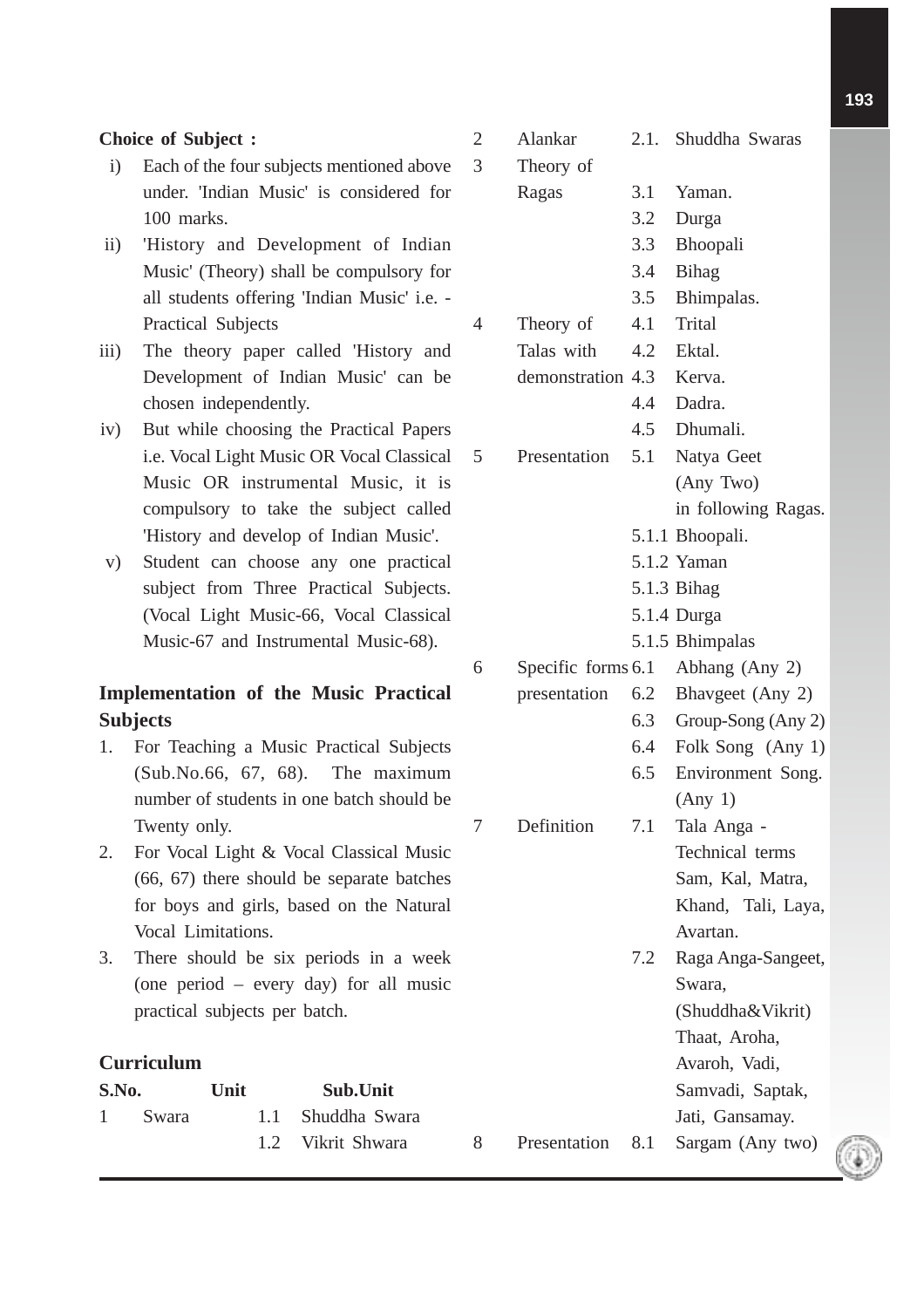- in prescribed Raga. 9 Notation Sargam (Any one) in prescribed Raga.
- 10 Practical (Record Book)

#### **Vocal Light Music - Std. XII**

# **Introduction**

Music plays a very significant role in National and State Board's Art Education Curriculum. Since there is a lot of scope to develop the creativity of the students in Art Education. The curriculum of music would definitely help in developing the hidden qualities of the students.

Human life gets enriched due to Art that's why Art has been given significance in the curriculum. While restructuring the curriculum the students have been given the opportunities as per their age and interest and due to that his ability to express & stage daring would increase surely. The student would take pleasure after the study of each unit. They would do introspection. In this way they would become professionals like artists, teachers, accompanists etc.

It is also possible to make use of music in co-curricular activities. Self-study has a great importance in music and thus the curriculum also aims to inculcate the value and importance of 'RIYAZ' in the students.

#### **Objectives**

After completing the syllabus in 'Indian Music', the students will come to know –

- 1. History and Development of Indian Music
- 2. Vocal Light Music
- 3. Vocal Classical Music

#### 4. Instrumental Music

#### **The student will be able to**

- 1. Define Technical Terms in Indian Music.
- 2. Differentiate between the characteristics of main school of Khyal singing
- 3. Describe the life sketches of well known Musicians, Instrumentalists & Musicologists
- 4. List the guidelines for appreciation of Music
- 5. Classify Musical Instruments of India into various categories.
- 6. Modern Musical Form
- 7. The importance of Music in everyday and social life.
- 8. Place of Music in education
- 9. The use of Modern Musical Aids in Music
- 10. Recognize Musical Notes.
- 11. The sing/play different Ragas
- 12. Write and recite Theka bols of Talas with demonstration
- 13. Write notation of Song and Talas
- 14. sing/play different forms with Gayaki Anga
- 15. Live stage performance (Majlis) with accompaniment – similarly
	- 1. To help for self-employment
	- 2. For realisation of rich heritage of music
	- 3. To inculcate moral values like unity, equality, brotherhood etc.
	- 4. To co-relate for the teaching of other subjects.
	- 5. Application of Music for advertisements, industries etc.

#### **'Indian Music' consists of the following Four Subject :**

1) History and Development of Indian Music. (Theory) - 65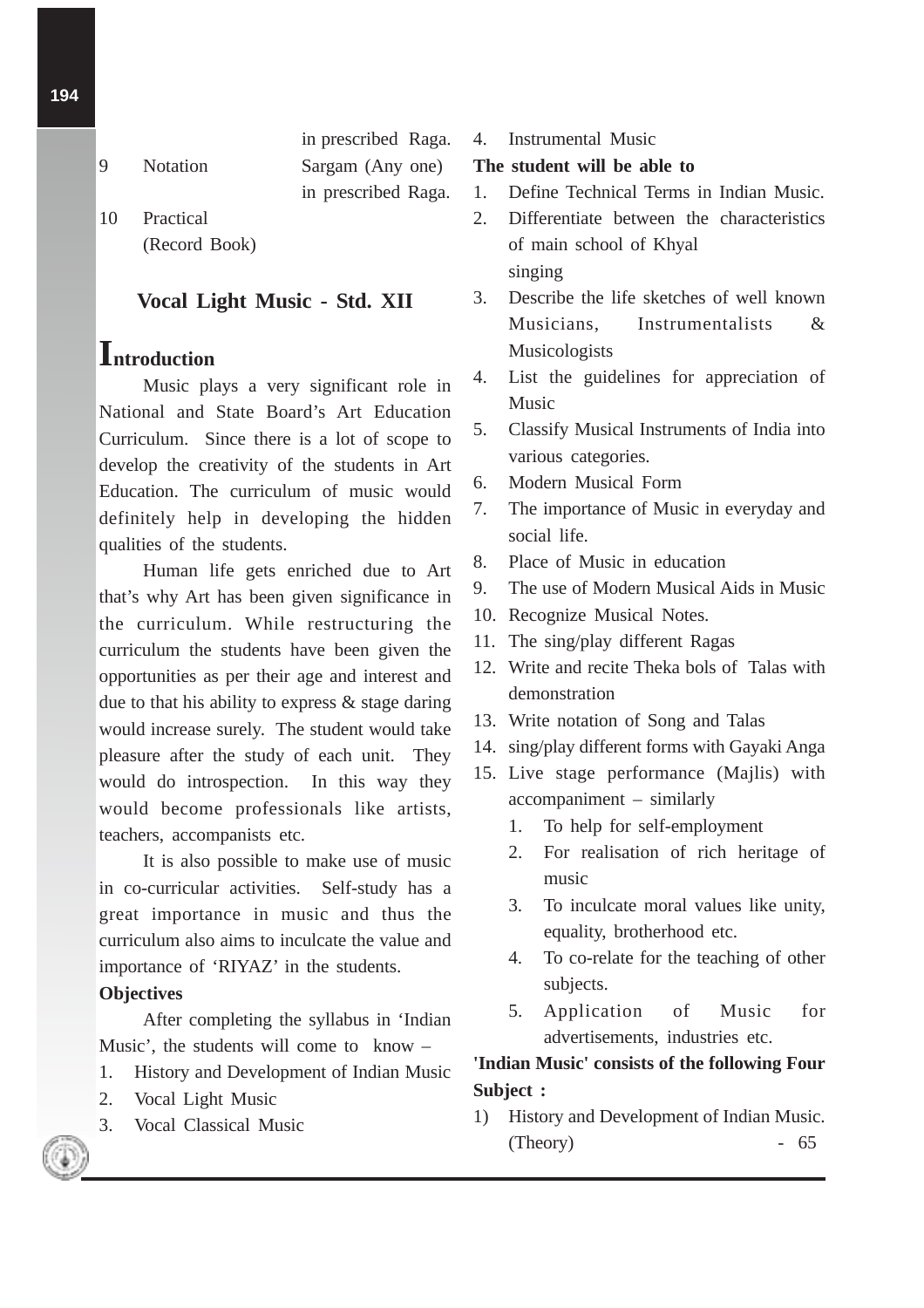| 2)                        | Vocal Light Music (Practical)        |          | 66                                          |     |                  | 4.2       | Roopak.                        |  |
|---------------------------|--------------------------------------|----------|---------------------------------------------|-----|------------------|-----------|--------------------------------|--|
| 3)                        | Vocal classical Music (Practical)    |          | $-67$                                       |     |                  | 4.3       | Kawwali.                       |  |
| 4)                        | Instrumental Music (Practical)       |          | $-68$                                       |     |                  | 4.4       | Zaptal                         |  |
| <b>Choice of Subject:</b> |                                      | 5        | Presentation                                | 5.1 | Natya Geet       |           |                                |  |
| $\mathbf{i}$              |                                      |          | Each of the four subjects mentioned above   |     |                  |           | (Natya Geet<br>of              |  |
|                           |                                      |          | under. 'Indian Music' is considered for     |     |                  |           | one dramatist one              |  |
|                           | 100 marks.                           |          |                                             |     |                  |           | from A and B                   |  |
| $\rm ii)$                 |                                      |          | 'History and Development of Indian          |     |                  |           | Group)                         |  |
|                           |                                      |          | Music' (Theory) shall be compulsory for     |     |                  |           | 5.1.1-A-K.P.Khadilkar.         |  |
|                           |                                      |          | all students offering 'Indian Music' i.e. - |     |                  |           | R.G.Gadkari.                   |  |
|                           | Practical Subjects                   |          |                                             |     |                  |           | G.B.Deval.                     |  |
| $\overline{111}$ )        | The theory paper called 'History and |          |                                             |     |                  | Annasaheb |                                |  |
|                           |                                      |          | Development of Indian Music' can be         |     |                  |           | Kirloskar                      |  |
|                           | chosen independently.                |          |                                             |     |                  |           | 5.1.2 -B-Vidyadhar             |  |
| iv)                       |                                      |          | But while choosing the Practical Papers     |     |                  |           | Gokhale.                       |  |
|                           |                                      |          | i.e. Vocal Light Music OR Vocal Classical   |     |                  |           | V.V.Shirwadkar.                |  |
|                           |                                      |          | Music OR instrumental Music, it is          |     |                  |           | Purushottam                    |  |
|                           |                                      |          | compulsory to take the subject called       |     |                  |           | Darvekar.                      |  |
|                           |                                      |          | 'History and develop of Indian Music'.      |     |                  |           | Vasant Kanetkar.               |  |
| V)                        |                                      |          | Student can choose any one practical        |     |                  | 5.2       | Gayaki.                        |  |
|                           |                                      |          | subject from Three Practical Subjects.      | 6   | Presentation     | 6.1       | To sing Sargam                 |  |
|                           |                                      |          | (Vocal Light Music-66, Vocal Classical      |     |                  |           | with Aroh-                     |  |
|                           |                                      |          | Music-67 and Instrumental Music-68).        |     |                  |           | Avaroh in                      |  |
|                           |                                      |          |                                             |     |                  |           | prescribed Raga.               |  |
| Sr.No.                    | Unit                                 | Sub.Unit |                                             |     |                  |           | (Any two)                      |  |
| 1                         | Swara                                | 1.1      | Shuddha Swara                               | 7   | Specific forms   | 7.1       | Group-Song                     |  |
|                           |                                      | 1.2      | Vikrit Shwara                               |     | presentation     |           | (One)                          |  |
| $\overline{2}$            | Alankar                              | 2.1.     | Shuddha Swaras                              |     |                  | 7.2       | Folk Song (One)                |  |
| 3                         | Theory of                            | 3.1      | Pilu.                                       | 8   | National         | 8.1       | Jan-gan-man.                   |  |
|                           | Ragas                                | 3.2      | Des.                                        |     | Anthem           | 8.2       | Vande mataram.                 |  |
|                           |                                      | 3.3      | Pahadi.                                     | 9   | Definition-      | 9.1       | Tal Anga - Sam,                |  |
|                           |                                      | 3.4      | Mand.                                       |     | Technical turms. |           | Kal, Matra,                    |  |
|                           |                                      | 3.5      | Kafi.                                       |     |                  |           | Khand, Tali,                   |  |
|                           |                                      | 3.6      | Khamaj                                      |     |                  |           | Avartan, Laya.                 |  |
|                           |                                      | 3.7      | Tilang.                                     |     |                  | 9.2       | Raga Anga<br>$\qquad \qquad -$ |  |
|                           |                                      | 3.8      | Bhairavi.                                   |     |                  |           | Sangeet, Shuddha               |  |
| 4                         | Theory $&$                           | 4.1      | All talas                                   |     |                  |           | and<br>Vikrit                  |  |
|                           | demonstration                        |          | prescribal for                              |     |                  |           | swara, Thaat,                  |  |
|                           | of Talas.                            |          | Std.XI.                                     |     |                  |           |                                |  |
|                           |                                      |          |                                             |     |                  |           |                                |  |